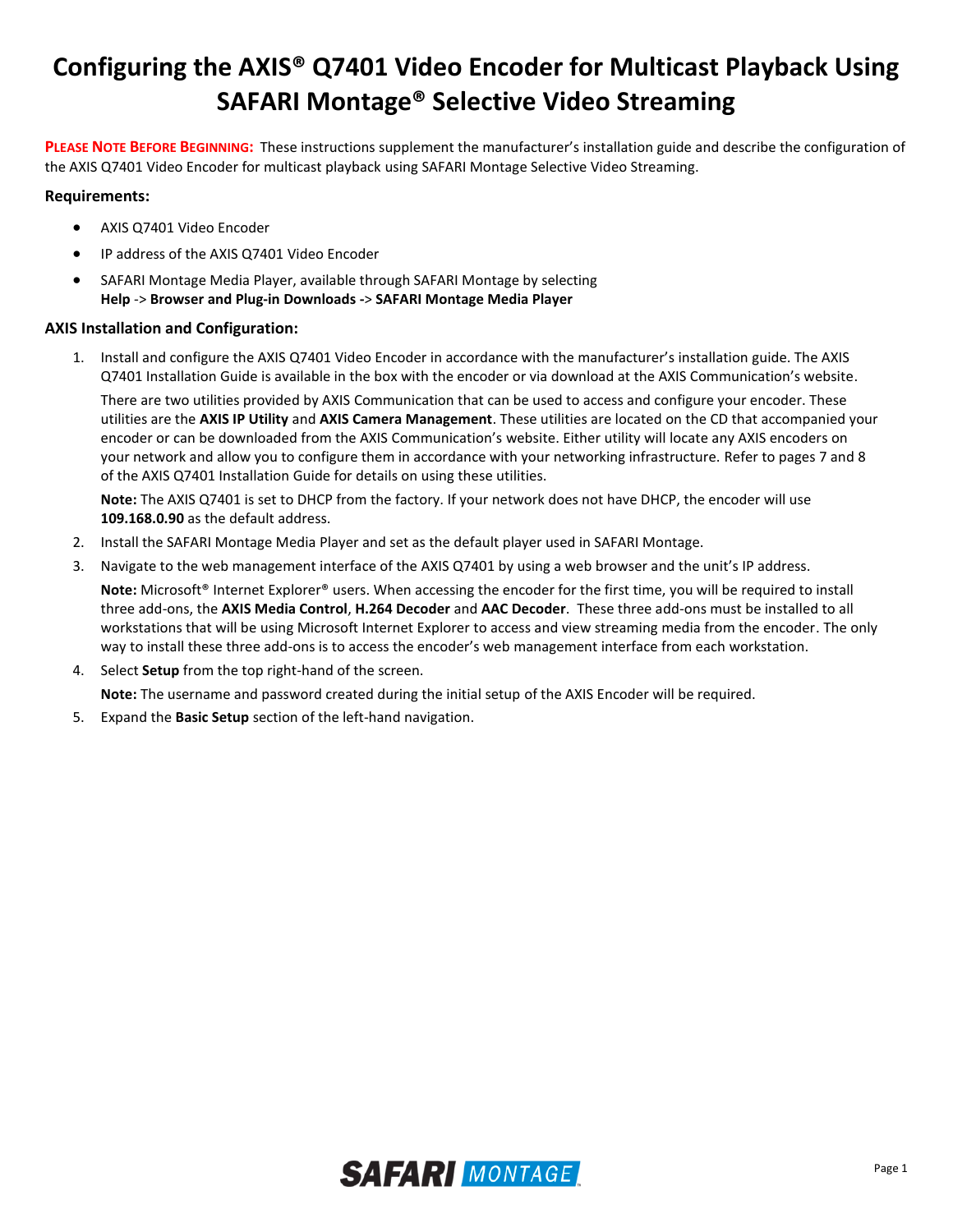6. Select option **1. Users** and configure the following:

*User Settings*

• Enable (check) **Enable anonymous viewer login** and click on the **Save** button.

| <b>Users</b>         |                                                        |                                                                        |  |
|----------------------|--------------------------------------------------------|------------------------------------------------------------------------|--|
| <b>User List</b>     |                                                        |                                                                        |  |
| <b>User Name</b>     | User Group                                             | User Info                                                              |  |
| root                 | Administrator                                          |                                                                        |  |
| Add                  | Modify<br>Remove<br><b>HTTP/RTSP Password Settings</b> |                                                                        |  |
|                      | Allow password type:   Encrypted & unencrypted M       |                                                                        |  |
| <b>User Settings</b> |                                                        |                                                                        |  |
|                      |                                                        | Enable anonymous viewer login (no user name or password required)      |  |
|                      |                                                        | Enable anonymous PTZ control login (no user name or password required) |  |
| V Enable Basic Setup | Save                                                   | Reset                                                                  |  |

- 7. Select option **3. Date & Time**, set the date and time settings for the unit, and click on the **Save** button.
- 8. Select option **4. Video Stream**, configure the following settings and click on the **Save** button for each tab.

**Note:** The settings below are recommended values that may be adjusted, based on local requirements.

- *Image Tab*
	- *Resolution*: **4CIF (704 x 480)**
	- *Compression*: between **20** and **30**

| Audio<br>Image               | H.264<br><b>MJPEG</b>                            |
|------------------------------|--------------------------------------------------|
| <b>Image Appearance</b>      |                                                  |
| Resolution:                  | Aspect ratio correction                          |
|                              | 4CIF (704 $\times$ 480) $\vert \mathbf{v} \vert$ |
| Compression:                 | 30<br>[0100]                                     |
| Mirror image                 |                                                  |
| Color setting:               | Color<br>v                                       |
| <b>Video Stream</b>          |                                                  |
| Maximum frame rate:          |                                                  |
| $\circ$<br>Unlimited         |                                                  |
| Limited to                   | [130] fps per viewer                             |
| <b>Text Overlay Settings</b> |                                                  |
| Include date                 | Include time                                     |
| Include text:                |                                                  |
| Text color:   white   M      | black<br>v<br>Text background color:             |
| Place text/date/time at top  | of image                                         |
|                              |                                                  |

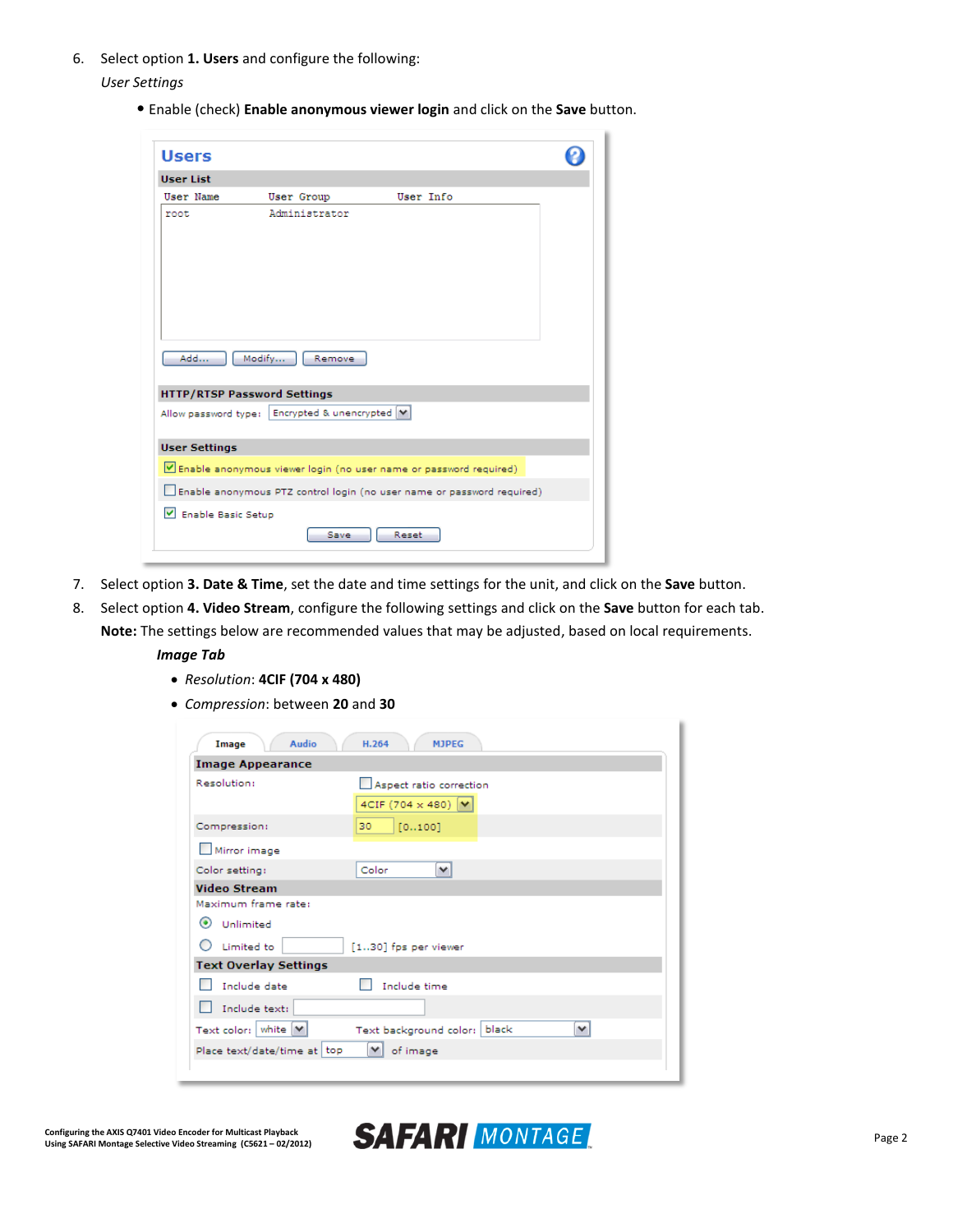## *Audio Tab*

*Enable Audio:* **Checked**

| Audio<br>Image                                | H.264<br><b>MJPEG</b>                         |
|-----------------------------------------------|-----------------------------------------------|
| <b>Enable Audio</b>                           |                                               |
| Enable audio                                  | Note that the image preview is without audio. |
| Current Audio Settings:<br>• AAC, Half duplex |                                               |
|                                               |                                               |

#### *H.264 Tab*

- *Use:* **Constant bit rate**
- *Target bit rate:* **3000 kbit/s**

| Audio<br>Image          | H.264<br><b>MJPEG</b> |  |
|-------------------------|-----------------------|--|
| <b>GOV Settings</b>     |                       |  |
| Length:                 | 32<br>$[1]$           |  |
| <b>Bit Rate Control</b> |                       |  |
| Use:                    | O Variable bit rate   |  |
|                         | Constant bit rate     |  |
| Target bit rate:        | 3000<br>kbit/s        |  |
| Priority:               | v<br>None             |  |

9. Select option **5. Audio Settings**, configure the following settings and click on the **Save** button.

## *Audio Channels*

*Audio mode:* **Half duplex**

#### *Audio Input*

- Source: **Line**
- Input Gain: **12 dB** (adjust based on source and volume needs)
- Encoding: **AAC** (this setting is required for multicast support with SAFARI Montage Selective Video Streaming)

| <b>Audio Settings</b> |                                                                                        |  |
|-----------------------|----------------------------------------------------------------------------------------|--|
| <b>Audio Channels</b> |                                                                                        |  |
| Audio mode:           | Half duplex<br>×                                                                       |  |
| <b>Audio Input</b>    |                                                                                        |  |
| Sources               | v<br>Line                                                                              |  |
| be off.               | Enable microphone power. If your microphone is dynamic or battery powered, this should |  |
| Input gain:           | 12 <sub>2</sub><br>$dB(0 = medium defined)$<br>M                                       |  |
| Encoding:             | $\checkmark$<br><b>AAC</b>                                                             |  |
| Sample rate:          | $16$ $\vee$<br>kHz                                                                     |  |
| <b>Bit rate:</b>      | 32 V kbits/s                                                                           |  |
| Alarm level:          | $[0100]$ %<br>50                                                                       |  |
| <b>Audio Output</b>   |                                                                                        |  |
| Output gain:          | dB (0 = medium default level)<br>٥<br>v                                                |  |
|                       | Note: The Java applet only supports G711 audio. QuickTime supports G711 and AAC.       |  |
|                       | Save<br>Reset                                                                          |  |

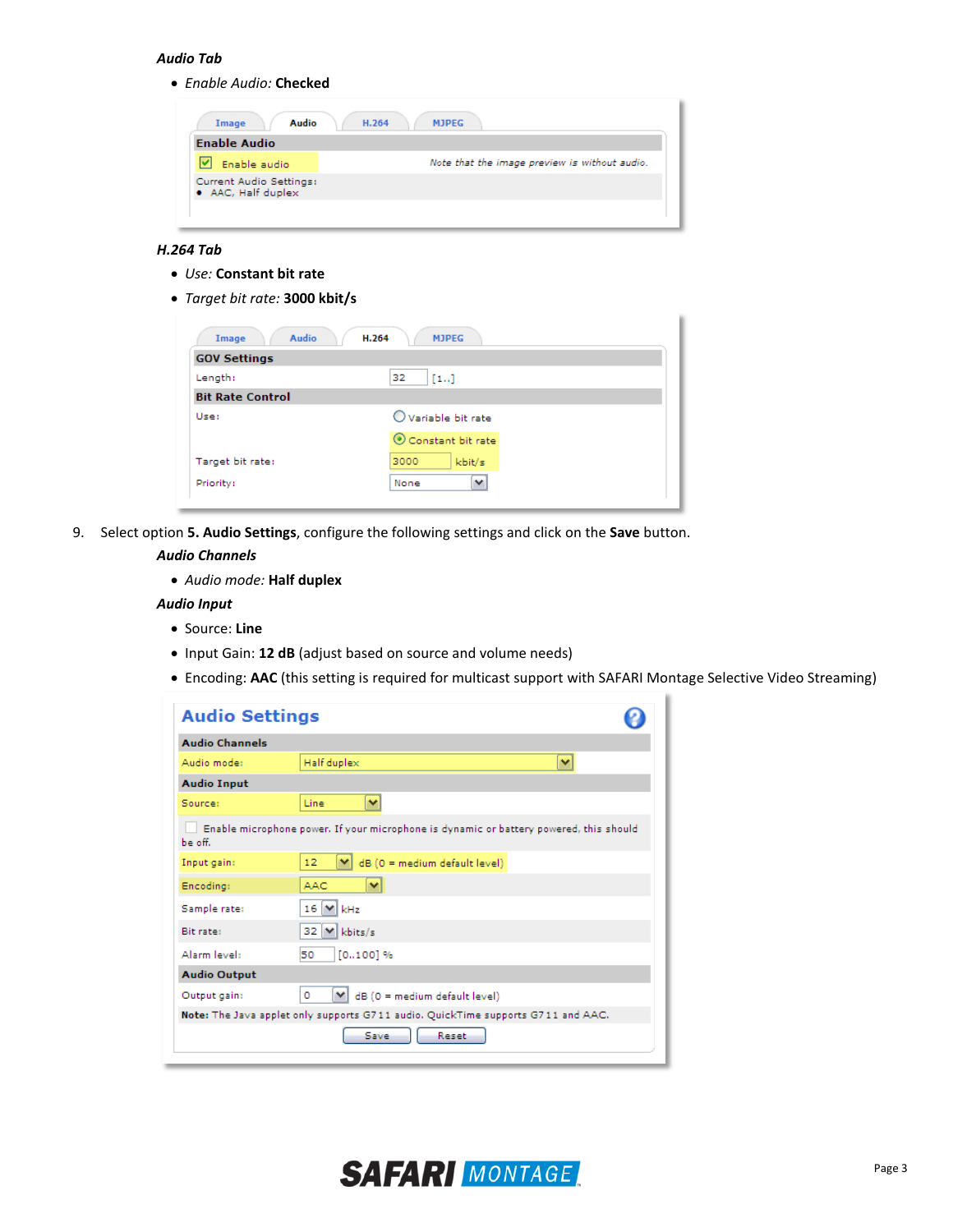- 10. Expand the **Live View Config** section of the left-hand navigation.
- 11. Configure the following settings in **Live View Layout**, and click on the **Save** button.

## *Stream Profile*

*Stream profile:* **H.264**

### *Default Viewer*

- *Windows Internet Explorer:* **AMC (ActiveX)**
- *Other Browsers:* **QuickTime**

### *Viewer Settings*

*Enable H.264 decoder installation* **(Checked)**

| <b>Live View Layout</b>                                                                                                                             |                                                    |
|-----------------------------------------------------------------------------------------------------------------------------------------------------|----------------------------------------------------|
| <b>Stream Profile</b>                                                                                                                               |                                                    |
| H.264<br>M<br>Stream profile:                                                                                                                       |                                                    |
| Show stream profile selection                                                                                                                       |                                                    |
| <b>Default Viewer</b>                                                                                                                               |                                                    |
| Windows Internet Explorer:                                                                                                                          | AMC (ActiveX)  V                                   |
| Other Browsers:                                                                                                                                     | QuickTime<br>v                                     |
| Note: QuickTime is only used with H.264. Motion JPEG will be shown with AMC in Windows<br>Internet Explorer and with server push in other browsers. |                                                    |
| <b>Viewer Settings</b>                                                                                                                              |                                                    |
| V Show viewer toolbar                                                                                                                               |                                                    |
| Enable H.264 decoder installation                                                                                                                   |                                                    |
| Show crosshair in PTZ joystick mode"                                                                                                                |                                                    |
| Use PTZ joystick mode as default*                                                                                                                   |                                                    |
| Enable recording button                                                                                                                             |                                                    |
| "Not applicable to AMC (ActiveX).                                                                                                                   |                                                    |
| <b>Action Buttons</b>                                                                                                                               |                                                    |
| Show manual trigger button                                                                                                                          |                                                    |
| Show snapshot button                                                                                                                                |                                                    |
| <b>User Defined Links</b>                                                                                                                           |                                                    |
| Show custom link 1                                                                                                                                  | $\odot$ cgi link<br>$\bigcirc$ web link<br>Use as: |
| Name: Custom link 1                                                                                                                                 | URL: http://                                       |
| Show custom link 2                                                                                                                                  | $\odot$ cgi link<br>$\bigcirc$ web link<br>Use as: |
| Name: Custom link 2                                                                                                                                 | URL: http://                                       |
| Show custom link 3                                                                                                                                  | $\odot$ cgi link<br>$\bigcirc$ web link<br>Use as: |
| Name: Custom link 3                                                                                                                                 | URL: http://                                       |
| Show custom link 4                                                                                                                                  | $\odot$ cgi link<br>$\bigcirc$ web link<br>Use as: |
| Name: Custom link 4                                                                                                                                 | URL: http://                                       |
| <b>Output Buttons</b>                                                                                                                               |                                                    |
| No outputs are specified.                                                                                                                           |                                                    |
| Save                                                                                                                                                | Reset                                              |

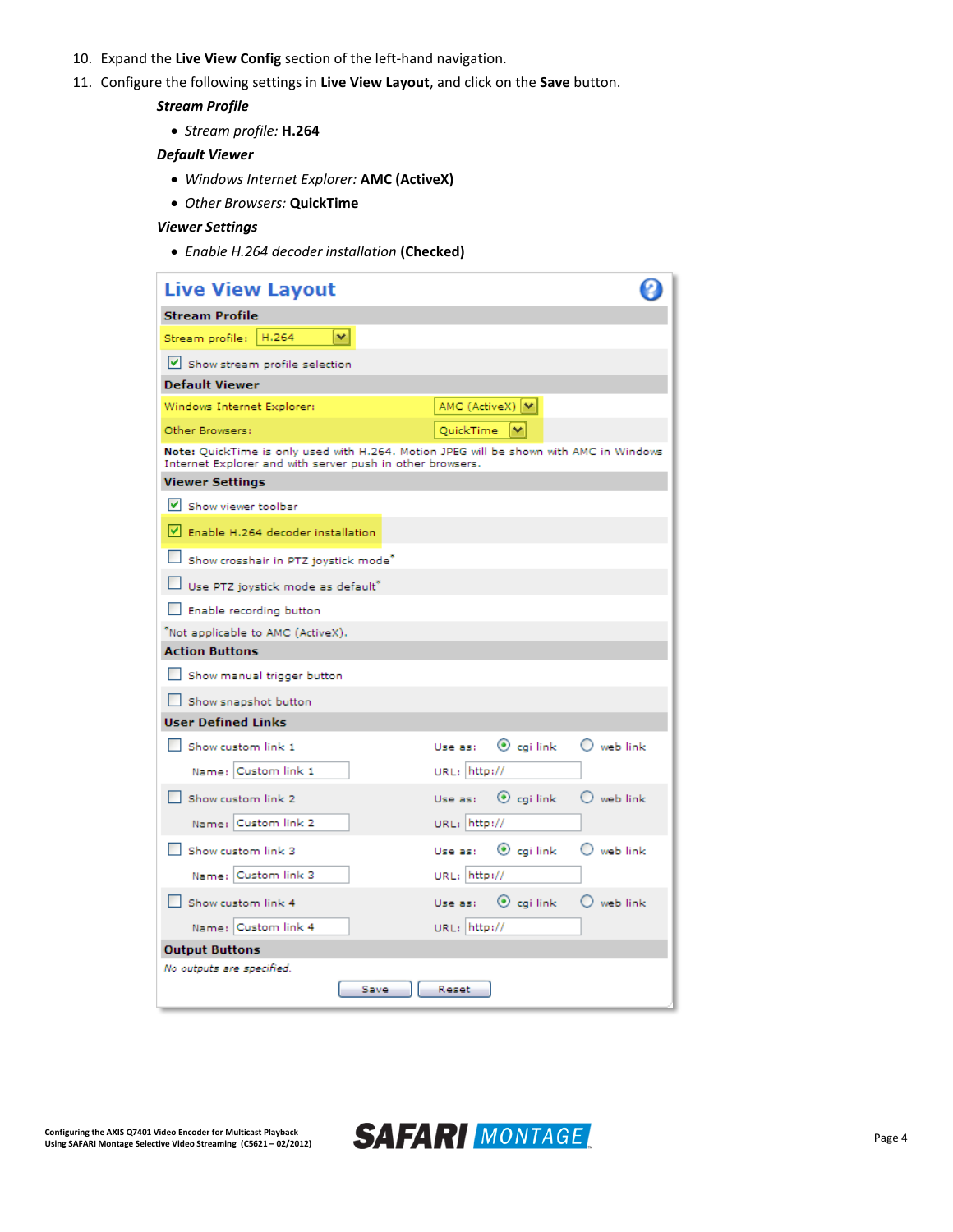12. Expand the **System Options** section of the left-hand navigation, select **Network** -> **TCP/IP** -> **Advanced**, configure the following settings and click on the **Save** button.

## *RTSP*

- *Enable RTSP server:* **Checked**
- *RTSP port:* **554**

| <b>Advanced TCP/IP Settings</b>                                                |  |  |
|--------------------------------------------------------------------------------|--|--|
| <b>DNS Configuration</b>                                                       |  |  |
| View<br>O Obtain DNS server address via DHCP                                   |  |  |
| Use the following DNS server address:                                          |  |  |
| Domain name:<br>(use ; to separate names)                                      |  |  |
| Primary DNS server:<br>172.20.1.55                                             |  |  |
|                                                                                |  |  |
| Secondary DNS server: 172.20.1.44                                              |  |  |
| <b>NTP Configuration</b><br>View                                               |  |  |
| O Obtain NTP server address via DHCP                                           |  |  |
| ⊙ Use the following NTP server address:                                        |  |  |
| Network address:<br>north-america.poc (host name or IP address)                |  |  |
| <b>Host Name Configuration</b>                                                 |  |  |
| Use the host name:<br>axis-00408c995249                                        |  |  |
| Enable dynamic DNS updates                                                     |  |  |
| Register DNS name:<br>(Axisproduct.example.com)                                |  |  |
| 30<br><b>TTL:</b>                                                              |  |  |
| <b>Link-Local IPv4 Address</b>                                                 |  |  |
| <b>View</b><br>Auto-Configure Link-Local Address                               |  |  |
| <b>HTTP</b>                                                                    |  |  |
| HTTP port:<br>80                                                               |  |  |
| <b>HTTPS</b>                                                                   |  |  |
| 443<br>HTTPS port:                                                             |  |  |
| NAT traversal (port mapping) for IPv4                                          |  |  |
| NAT traversal is disabled.<br>Enable                                           |  |  |
| (LAN IP address)<br>Use manually selected NAT router:                          |  |  |
| Alternative HTTP port:<br>٥                                                    |  |  |
| " If set to blank or 0, a port number will be set automatically upon enable.   |  |  |
| <b>FTP</b>                                                                     |  |  |
| V Enable FTP server                                                            |  |  |
| <b>RTSP</b>                                                                    |  |  |
| Enable RTSP server <sup>*</sup>                                                |  |  |
| 554<br>RTSP port:                                                              |  |  |
| "H.264 video streams will be unavailable if this is disabled.<br>Save<br>Reset |  |  |
|                                                                                |  |  |

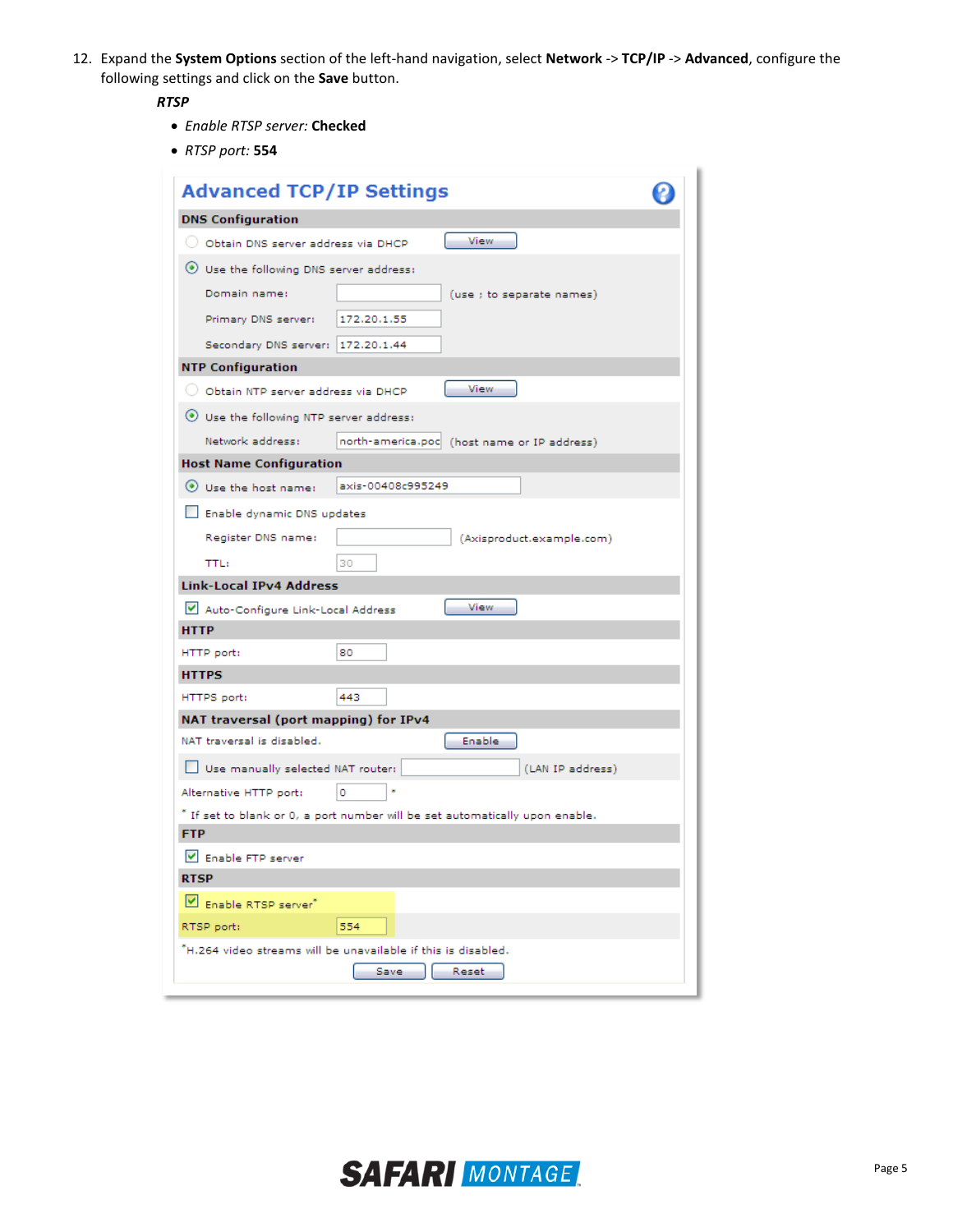13. Expand the **System Options** section of the left-hand navigation, select **Network** -> **RTP** in the left-hand navigation, configure the following settings and click on the **Save** button.

### *Port Range*

- *Start port:* **50000**
- *End port:* **50999**

#### *Multicast*

- *Video address: <Multicast Address>* (as determined by your network administrator)
- *Video port:* **50000**
- *Audio address: <Multicast Address>* (enter as determined by your network administrator)
- *Audio port:* **50002**

| <b>RTP / H.264</b> |                                                                         |  |
|--------------------|-------------------------------------------------------------------------|--|
| <b>Port Range</b>  |                                                                         |  |
| Start port:        | 50000<br>[102465534]                                                    |  |
| End port:          | 50999<br>[102565535]                                                    |  |
| <b>Multicast</b>   |                                                                         |  |
| Video address:     | 239.225.82.73                                                           |  |
| Video port:        | 50000 [0, 102465534; even values only]"                                 |  |
| Audio address:     | 239.225.82.73                                                           |  |
| Audio port:        | 50002 [0, 102465534; even values only]*                                 |  |
| Time to live:      | 5<br>[1255]                                                             |  |
|                    | ^0 = Port automatically selected within the port range specified above. |  |
|                    | Reset<br>Save                                                           |  |

14. Click on **Live View**, located in the top right-hand of the screen, to confirm the video stream from the encoder.

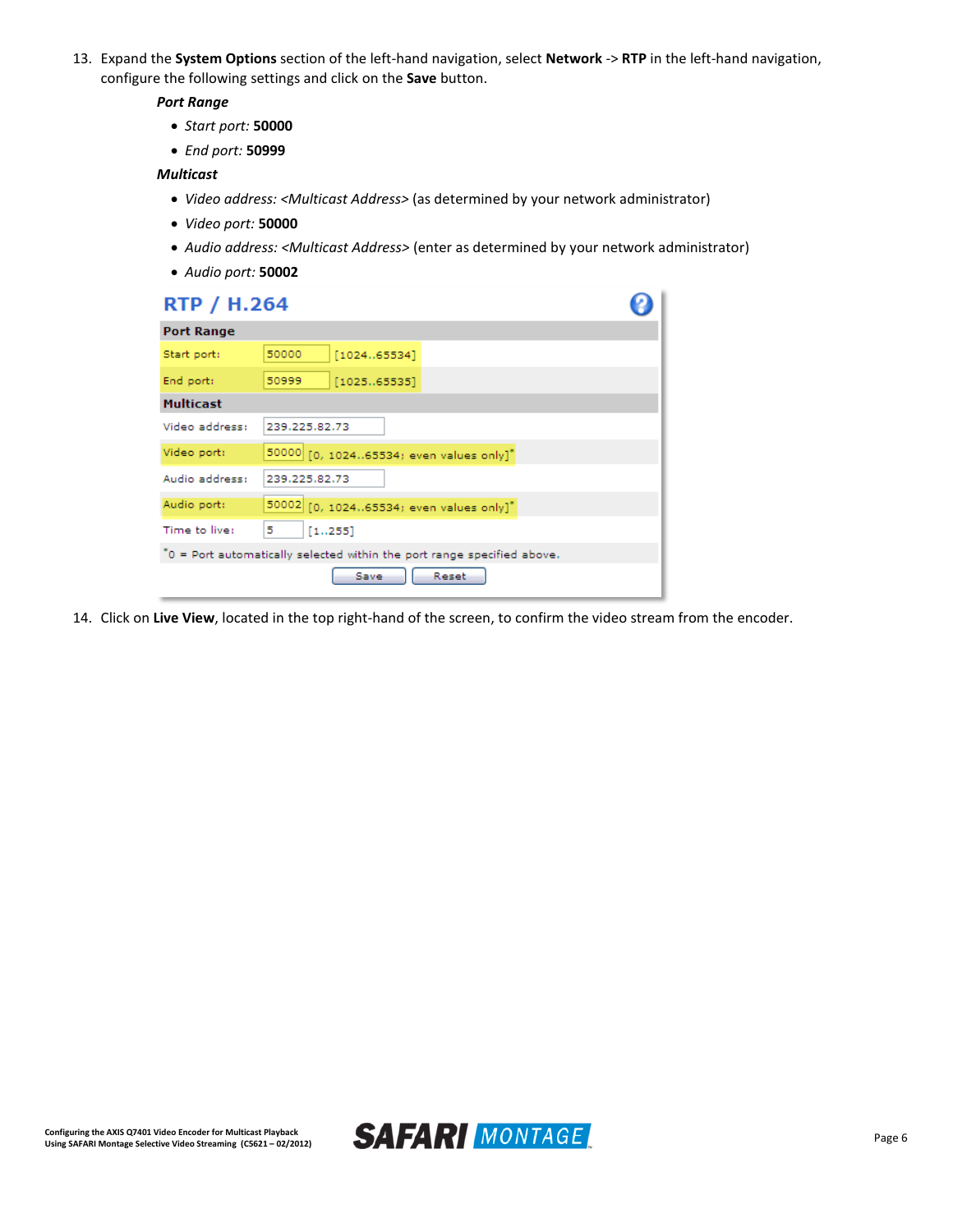## **Configuring a Multicast Stream in SAFARI Montage:**

- 1. Log in to SAFARI Montage as an administrator.
- 2. Select the **Admin** tab in the header.
- 3. Select **Selective Video Streaming** -> **Video Streaming** from the left-hand navigation.
- 4. Select **New Stream** at the top of the stream list and configure the following settings:

| <b>Setting Name</b>                                     | <b>Setting</b>                                                                                                                         |
|---------------------------------------------------------|----------------------------------------------------------------------------------------------------------------------------------------|
| Video Stream Name                                       | Enter an appropriate name for the video stream                                                                                         |
| <b>Active Stream</b>                                    | Checked                                                                                                                                |
| Reservations                                            | Checked or unchecked as required                                                                                                       |
| <b>School News</b>                                      | Checked or unchecked as required                                                                                                       |
| School                                                  | Select a school to associate with the video stream; typically the school<br>responsible for controlling                                |
| URL                                                     | Enter the URL for the video stream, using the following syntax                                                                         |
|                                                         | <b>For Unicast:</b><br>rtsp:// <ip address="" axis="" encoder="" of="">/axis-media/media.amp</ip>                                      |
|                                                         | <b>For Multicast:</b><br>axrtpm:// <ip address="" axis="" encoder="" of="">/axis-media/media.amp?codec=h264</ip>                       |
|                                                         | Note: Enter the IP address of the AXIS encoder, not the multicast address.                                                             |
| <b>Type</b>                                             | Select the type of stream from the AXIS encoder (Video or Motion JPEG)                                                                 |
| Source                                                  | Select the video stream's source (DTV, Internet, Cameras or DVD)                                                                       |
| Bitrate (Optional)                                      | Enter value in Kb or Mb                                                                                                                |
| Description (Optional)                                  | Enter a description for the video stream                                                                                               |
| Controlled Devices (Optional)                           | Select a Pathways SM controllable device; this will allow the user to control                                                          |
| Note: This option only<br>appears when editing a        | the source device, e.g., a PTZ camera or DTV tuner, for the video stream<br>through the associated Pathways SM virtual remote control. |
| stream and is not available<br>during New Stream setup. | Note: Applies only to systems with the Pathways SM Module.                                                                             |
| Assign to (Optional)                                    | Select School Groups or Individual Schools that will have access to view the<br>video stream.                                          |
|                                                         | Note: The school set in the School setting above will always be selected.                                                              |